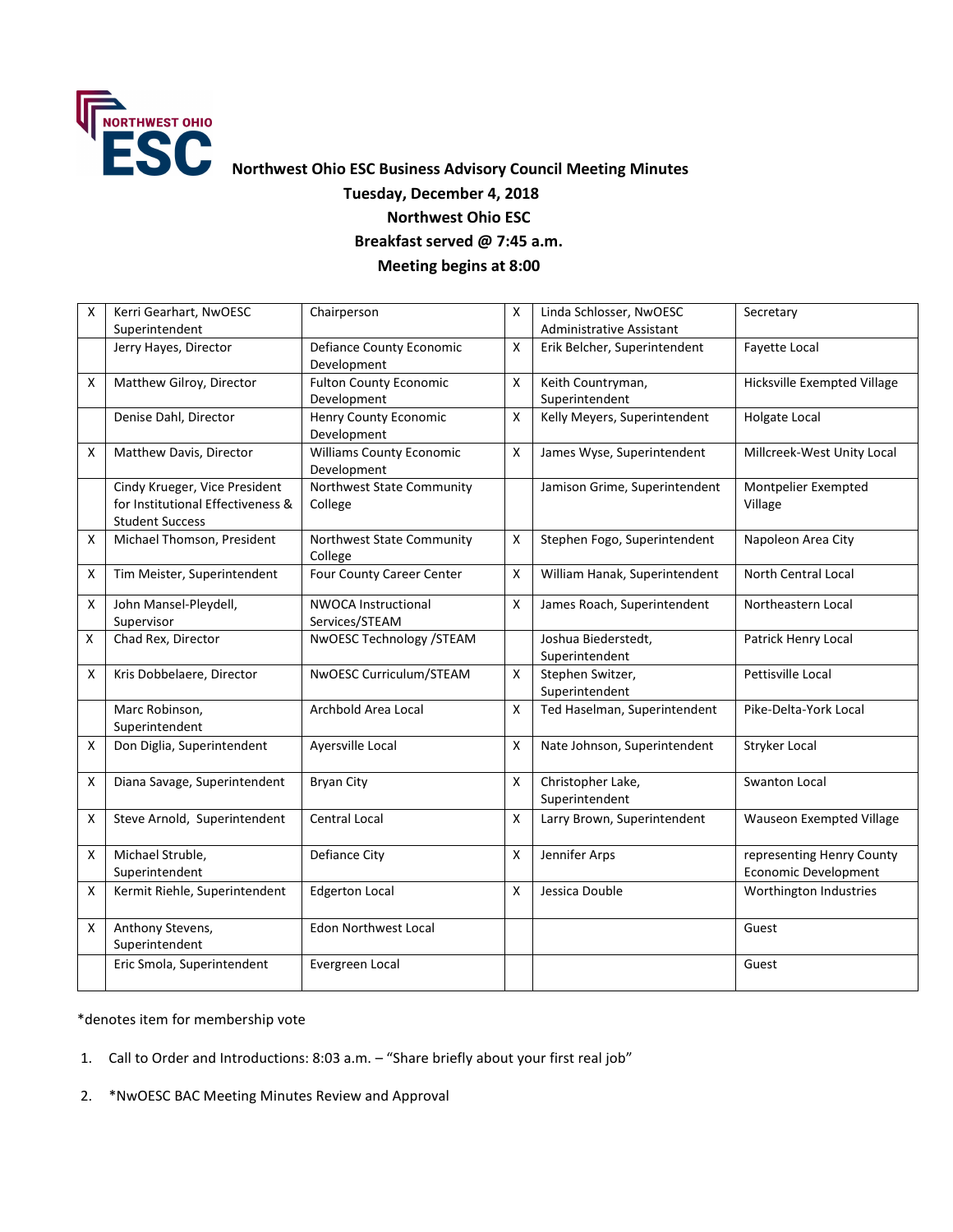- a. A motion to approve the minutes of the NwOESC Business Advisory Council meeting held on 09/04/2018 was made by Nate Johnson and second by James Roach. Motion passed.
- 3. \*Recommendation to Amend Council Membership
	- a. A motion to recommend an amendment to the NwOESC BAC Guidelines regarding Council membership to include up to three (3) representatives from the NwOESC/NWOCA STEAM panel as selected by the NwOESC Superintendent was made by William Hanak and second by Kermit Riehle. Motion passed. BAC Composition

The BAC shall be composed of the following persons:

- The Superintendent of the NwOESC;
- The Economic Development Directors from each of Defiance, Fulton, Henry and Williams Counties;
- The Superintendent of School for each School District passing a resolution indicating that it has elected to have the NwOESC BAC serve as its BAC;
- The Superintendent from Four County Career Center;
- A representative from Northwest State Community College, as selected by the President or Dean of Academic Affairs.
- Up to three (3) representatives from the NwOESC/NWOCA STEAM panel, as selected by the NwOESC Superintendent.

The Superintendent of the NwOESC shall serve as chairperson of the BAC and shall further serve as the contact point for the BAC.

The composition of the NwOESC may be adjusted by the NwOESC Board of Education, upon recommendation of a majority vote of the BAC.

Council appointees shall serve on an on-going basis, unless the composition is altered by the NwOESC in the manner described above.

## 4. Business/Education Spotlight:

- a. Jessica Double, HR Coordinator at Worthington Industries
	- i. Worthington Industries created a training/job skills presentation for high school students called Employ-Ability 101, which provides an overview of skills, needed in the workplace. Ms. Double shared the presentation and how she has collaborated with some schools in Fulton County to share this information. Ms. Double has tailored the presentation to fit school schedules, for example conducting the entire presentation in 2-3 hours, or braking it into smaller sessions over multiple days. Certificates of completion are awarded to each participant.
	- ii. Ms. Double is willing to share the presentation with other businesses that are interested in working with schools. Currently Worthington Industries is limited to direct collaboration with districts in Fulton County and with Four County Career Center.
- 5. New Business:
	- a. NwOESC BAC Member Survey Review:
		- i. Mission and Vision, Priorities, and Next Steps
			- 1. The Council agreed to the following Mission and Vision:
				- a. NwOESC BAC Vision: A well-prepared workforce that contributes to the economic growth and development and improved quality of life throughout the Northwest Ohio region.
				- b. NwOESC BAC Mission: The mission of the Northwest Ohio BAC is to bring together on a regional level key stakeholders in business and education to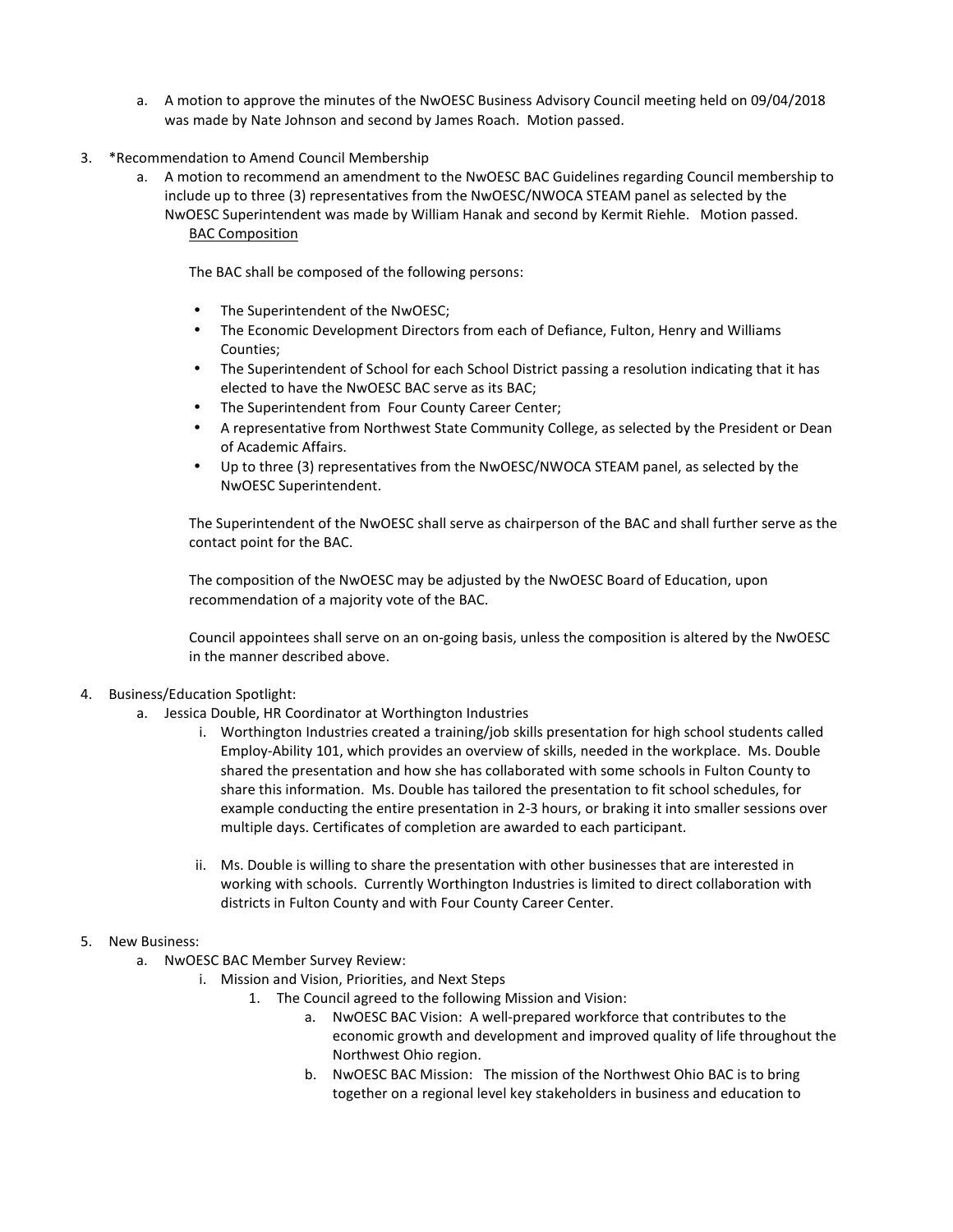advise, support and enhance the awareness, instruction and experiences students are provided in striving to gain relevant, in-demand job skills as part of their preparation for future career success.

- 2. Based on Member Survey 11/27/2018 the following priorities were determined:
	- a. PRIORITY #1 Fostering collaboration beyond the Council, among business, labor and education personnel.
		- i. Broadly engaging local businesses to support the community's education system and participate in activities specified in the plan.
		- ii. Soliciting input from businesses on the work of the business advisory council.
	- b. PRIORITY #2 Publicizing and communicating local economy and job information: This would include activities designed to inform students, educators and the community about changes to the local economy and which jobs will be most in demand.
		- i. Developing and implementing a local marketing plan for in-demand careers
		- ii. Arranging for meetings between chambers of commerce or business roundtables to discuss economic development in the area
		- iii. Preparing and sharing reports and information on employment trends from the U.S. and Ohio Bureau of Labor Statistics
		- iv. Inviting representatives from postsecondary and the workforce development community to meetings to discuss the future of jobs in the area
		- v. Using OhioMeansJobs K-12 to show in-demand jobs both throughout Ohio and in the local community
- ii. There was a wide range of survey responses with much room for collaboration.
- iii. Discussion indicated there are gaps with students and parents in understanding the jobs in the area with wages that will provide a comfortable lifestyle. Over ½ of the positions available locally do not require a college degree. Parents need to physically visit the vocational school and business/industry to better understand what they offer. There is a continual struggle to bridge the gap between career, college, and workplace. There are opportunities for students to get into the workforce and then continue with college while employed to possibly have the businesses pay for coursework (or a portion of). This maximizes opportunities while being economical.
- iv. Council agreed to form a Priorities Workgroup to further review and develop items related to Priorities 1 and 2 from the survey. Five members volunteered: Nate Johnson, Michael Thomson, Matt Gilroy, Tim Meister, and John Mansel-Pleydell
- b. Graduation requirements for class of 2019 (handout)
	- i. Problem It was noted that a high percentage of students in the class of 2019 are at risk of not graduating due to current requirements. High stakes testing and lack of legislative action are the main reasons for the issue.
	- ii. Impact Low graduation rates will reflect poorly on school, many students will be prevented from obtaining a diploma, and businesses will have a smaller pool of potential workers, overall portrayal of Ohio as being a state with inadequate education system.
	- iii. Recommendations (to be shared with legislators):
		- 1. The Council expressed that extending the pathways and options available to the class of 2018 to this current year 2019 would be advantageous for schools, students and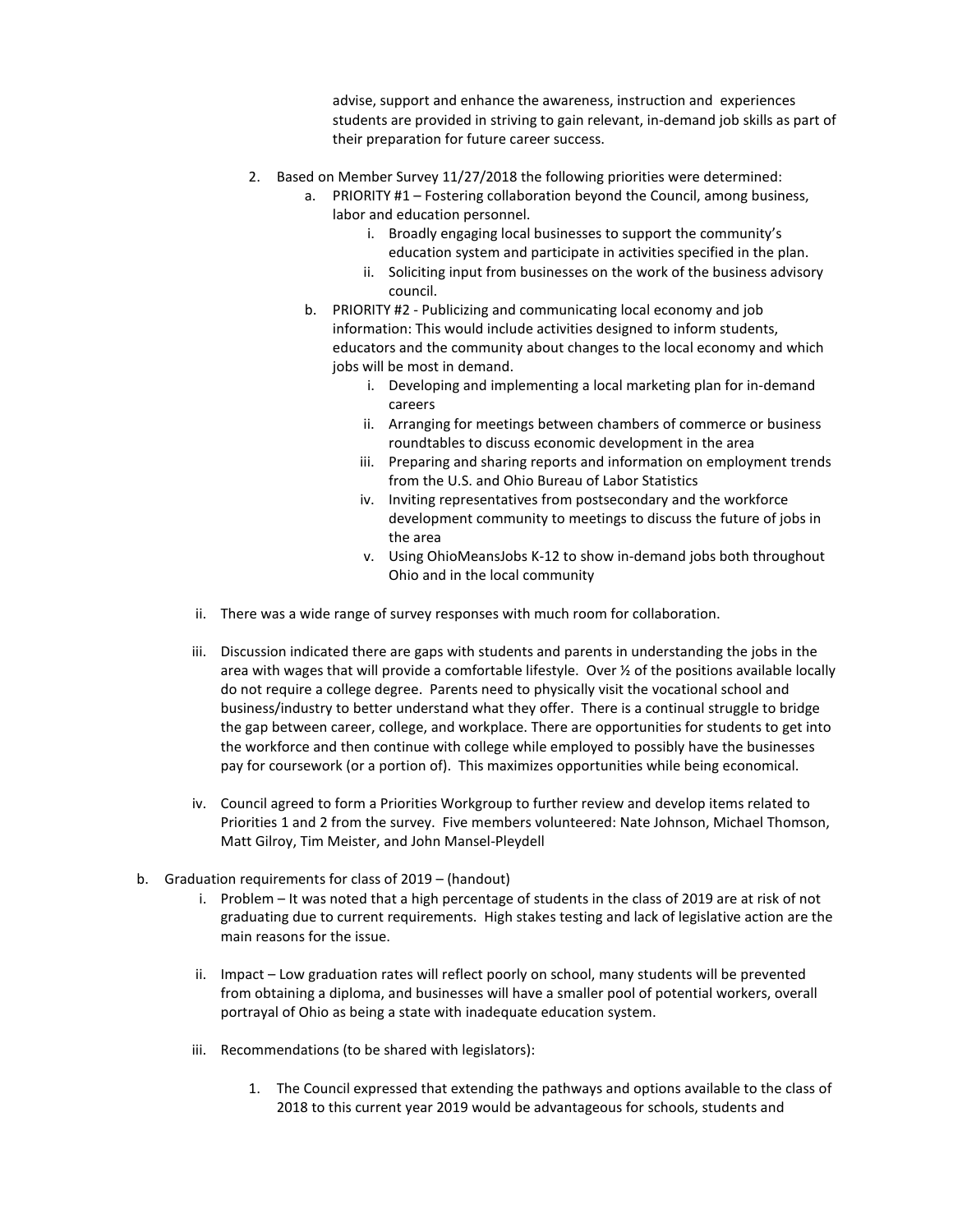businesses. It was noted the state should continue with discussions on additional ways students can show competence for graduation including industry certificates and/or credentials. A motion was made by Larry Brown and seconded by Matt Gilroy to support this recommendation. Motion passed.

- 2. On a related note, it was noted that the "Prepared for Success" measure in the Local Report Card is not realistic and reflects negatively on districts who are successfully preparing students beyond graduation. It was recommended this measure be redesigned or eliminated.
- c. Volunteer needed to arrange/provide Spotlight on Business/Education for March 2019 meeting (10 15 minute presentation). Matt Davis committed to securing a volunteer.
- 6. Information Sharing related to Education and Business Collaboration Efforts:
	- a. Defiance County Economic Development Director Workforce Development Summary handout (see attached)
	- b. Fulton County Economic Development Director Matt Gilroy reported some businesses have expressed concern that while most of them use Microsoft based programs, many schools appear to be using Google based platforms. This is something schools should be cognizant of and work to prepare students to adapt to a variety of platforms. The Lucas County Chamber is conducting a study regarding the in demand/in supply job market and the mismatch of the labor pool. The study will be shared with the Council when complete. Consideration should be given to doing a similar study for the four county area.
	- c. Henry County Economic Development Director Jennifer Arps reported schools are collaborating with businesses to do presentations at the schools with a focus on educating both students and parents about job markets and local opportunities. There are parents without jobs who could benefit from the information. Collaboration is occurring with Guidance Counselors on bus tours and internships.
	- d. Williams County Economic Development Director –Matt Davis shared that as part of the sophomores' visits to 4CCC, WEDCO has arranged for students to hear testimonials from former local students who attended the vocational school on the career paths they have selected, their career journeys, and influence on their lives. A wage study is being conducted for Williams County businesses and will be presented to the committee when complete.
	- e. Northwest State Community College Michael Thomson shared a STEM event was held November 11 with over 300 attendees, including parents, college staff, area school staff, and local employers.
	- f. Four County Career Center Tim Meister shared that Early Job Placements are underway. Vocational students are helping various projects in local districts, such as the solar field initiative at Montpelier schools.
	- g. STEAM –John Mansel-Pleydell shared that several Maker Space visits were conducted this fall including Maumee High School, Anthony Wayne Elementary, Gateway Middle School and Sylvania STEM Center. Two companies were toured for 'Workplace Wednesdays": CK Technologies (production facility and the R&D area) and Spangler Candy (the kitchens to see how flavors are tested/developed) Chad Rex shared about drone racing and the opportunity for districts to join the eLeague being formed for local events. Kris Dobbelaere shared that STEAM is being discussed with the Guidance Counselors through networking meetings. NwOESC is planning a STEAM Showcase on 5/13/19. Preliminary discussions are occurring regarding Career Coaching as a way to bridge business and education to better connect students to career pathways.